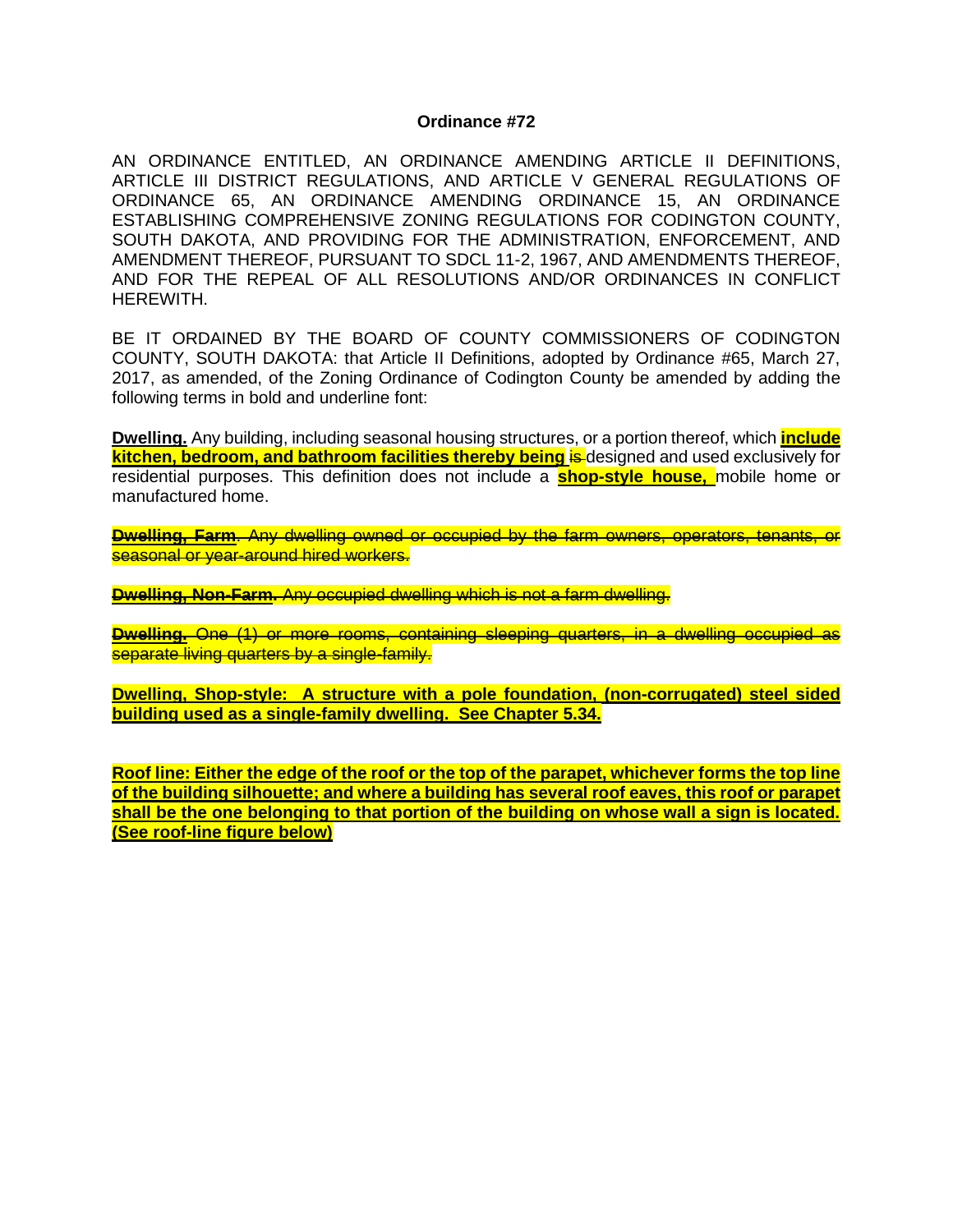

BE IT ORDAINED BY THE BOARD OF COUNTY COMMISSIONERS OF CODINGTON COUNTY, SOUTH DAKOTA: that Section 3.04.01 of Article III District Regulations, adopted by Ordinance #65, March 27, 2017, as amended, of the Zoning Ordinance of Codington County be amended by adding the following use highlighted in bold and underline font and removing the text highlighted in strikethrough font:

# **Section 3.04.01 Permitted Uses [Agricultural District]**

- 2. One (1) single-family **non-farm** dwelling, including site-built homes, modular homes, **shopstyle dwellings,** and Type A manufactured homes for each quarter-quarter section not already containing a farm dwelling or a non-farm dwelling.
- 3. Farm dwellings and farm-buildings.

BE IT ORDAINED BY THE BOARD OF COUNTY COMMISSIONERS OF CODINGTON COUNTY, SOUTH DAKOTA: that Section 3.04.01 of Article III District Regulations, adopted by Ordinance #65, March 27, 2017, as amended, of the Zoning Ordinance of Codington County be amended by adding the following use highlighted in bold and underline font and removing the text highlighted in strikethrough font:

## **Section 3.04.02 Conditional Uses [Agricultural District]**

**43. Existing Farmstead Exemption "A". See Section 5.35.02**

**44. Existing Farmstead Exemption "B". See Section 5.35.03**

BE IT ORDAINED BY THE BOARD OF COUNTY COMMISSIONERS OF CODINGTON COUNTY, SOUTH DAKOTA: that Section 3.04.03 of Article III District Regulations, adopted by Ordinance #65, March 27, 2017, as amended, of the Zoning Ordinance of Codington County be amended by adding the text highlighted in bold and underline font, and removing the following text highlighted in strikethrough font: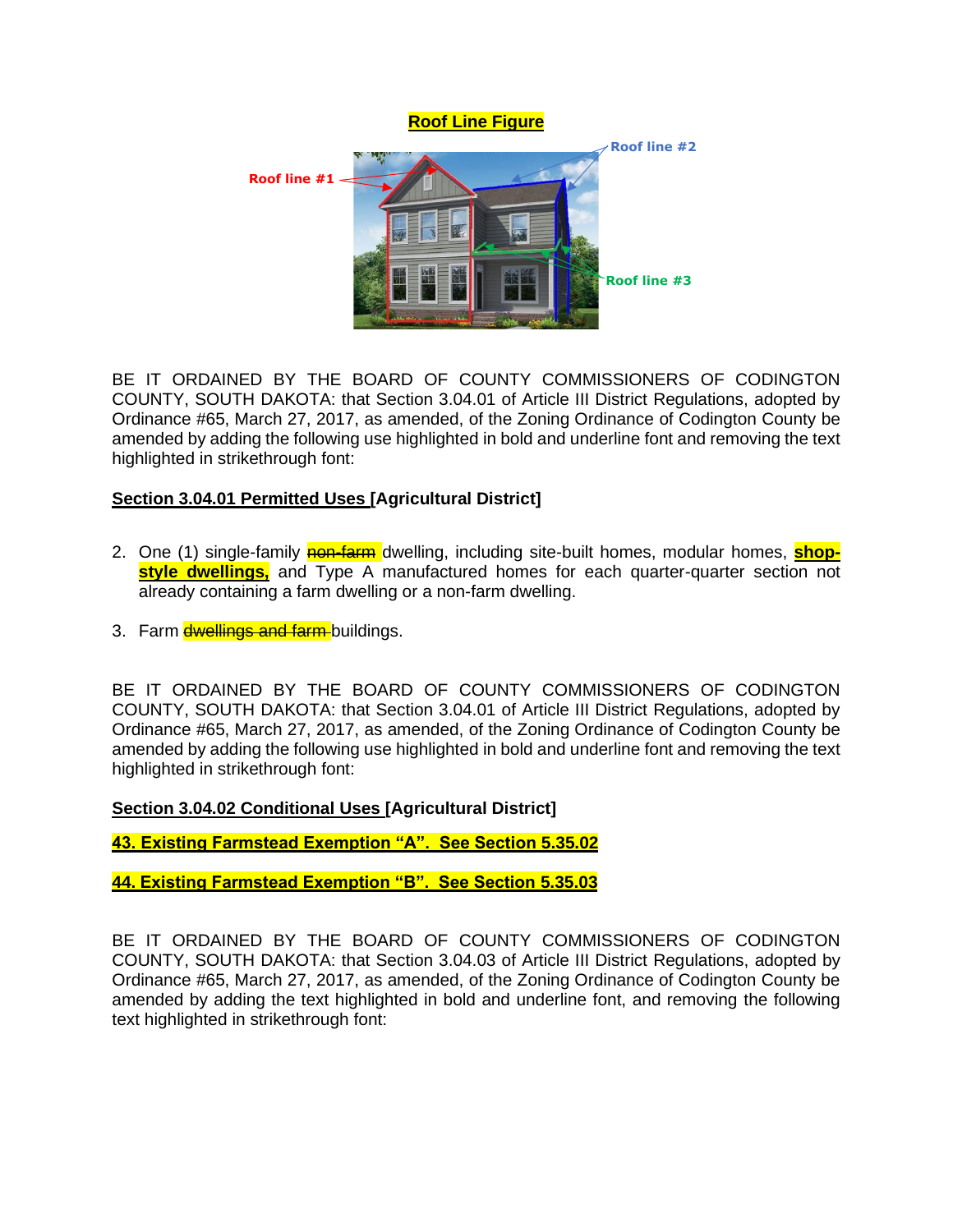# **Section 3.04.03 Area Regulations/Easement/Waivers [Agricultural District]**

- 7. **Reserved.** The Board of Adjustment may allow a smaller minimum lot requirement for the "A" Agricultural District under the following conditions:
	- a. Where a permit for an additional single-family farm dwelling is requested on an existing farmstead, provided:
		- 1. The dwelling is located on the same legal description as the existing farmstead.
		- 2. The maximum number of dwelling units within the existing farmstead will not exceed two (2).
		- 3. The dwelling is occupied by employees or relatives of the farm owner.
		- 4. The additional single-family farm dwelling shall be removed in the event the structure becomes a non-farm dwelling.
	- b. Where an existing farmstead is to be divided from adjacent farmland into a single separate parcel of five (5) acres or more.

BE IT ORDAINED BY THE BOARD OF COUNTY COMMISSIONERS OF CODINGTON COUNTY, SOUTH DAKOTA: that Section 3.07.02 of Article III District Regulations, adopted by Ordinance #65, March 27, 2017, as amended, of the Zoning Ordinance of Codington County be amended by adding the following use highlighted in bold and underline font:

## **Section 3.07.02 Permitted Uses [Lake Park District]**

**9. Shop-style dwellings provided written consent of one hundred (100) percent of adjacent landowners is obtained.**

BE IT ORDAINED BY THE BOARD OF COUNTY COMMISSIONERS OF CODINGTON COUNTY, SOUTH DAKOTA: that Section 3.10.01 of Article III District Regulations, adopted by Ordinance #65, March 27, 2017, as amended, of the Zoning Ordinance of Codington County be amended by adding the following use highlighted in bold and underline font:

## **Section 3.10.01 Permitted Uses [Town District]**

**4. Shop-style dwellings provided written consent of one hundred (100) percent of adjacent landowners is obtained.**

BE IT ORDAINED BY THE BOARD OF COUNTY COMMISSIONERS OF CODINGTON COUNTY, SOUTH DAKOTA: that Section 3.13.01 of Article III District Regulations, adopted by Ordinance #65, March 27, 2017, as amended, of the Zoning Ordinance of Codington County be amended by adding the following use highlighted in bold and underline font: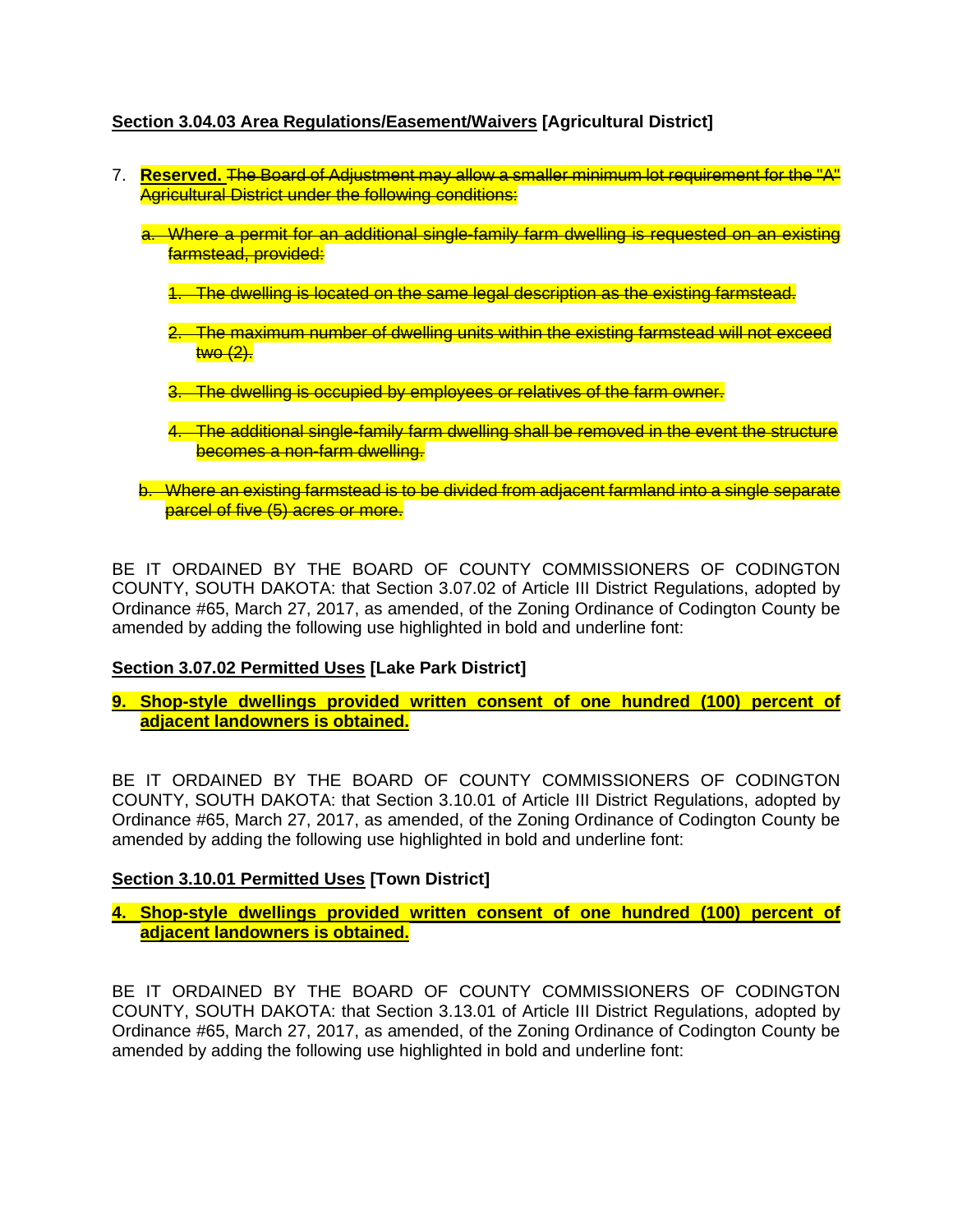## **Section 3.13.01 Permitted Uses [Rural Residential District]**

- 1. Site-built single-family non-farm dwelling, including modular homes, and Type A manufactured homes.
- **9. Shop-style dwellings provided written consent of one hundred (100) percent of adjacent landowners is obtained.**

BE IT ORDAINED BY THE BOARD OF COUNTY COMMISSIONERS OF CODINGTON COUNTY, SOUTH DAKOTA: that Article V GENERAL REQUIREMENTS, adopted by Ordinance #65, March 27, 2017, as amended, of the Zoning Ordinance of Codington County be amended by adding the following Chapters, highlighted in bold and underline font:

#### **CHAPTER 5.34 SHOP-STYLE DWELLING STANDARDS.**

**Shop-style dwellings may only be permitted provided the following conditions are met:**

- **1. The construction of shop-style dwellings shall meet the requirements of** *Chapter 5.18 Permanent Foundations Required for Dwellings***.**
- **2. Shop-style dwellings shall have a gross floor area of not less than fifty-five (55) percent of the structure dedicated to dwelling purposes.**
- **3. Shop-style dwellings do not include structures with vertical siding, nor corrugated steel siding.**
- **4. Shop-style dwellings shall include more than one roof-line.**

## **CHAPTER 5.35. EXISTING FARMSTEAD EXEMPTIONS**

**Section 5.35.01 Existing Farmsteads.** 

- **a. An existing farmstead shall include a livable house occupied by the owner or tenant within the last three (3) years and shall have been existing on the site for at least five (5) years and the site shall have been used in the past as a farmstead for normal farming operation.**
- **b. Existing Farmsteads shall included sites meeting the following criterion:** 
	- **1. Evidence that the proposed site was once used for human habitation within the last fifty (50) years. This may be determined by existence of buildings/foundations.**
	- **2. Evidence that the proposed site was used as a farmstead supporting normal farming operations prior to October 26, 1976.**
	- **3. Information regarding the location of flood plain, access to roads and utilities, and other appropriate site information may be considered by the Board of Adjustment in determining the suitability of the parcel for development.**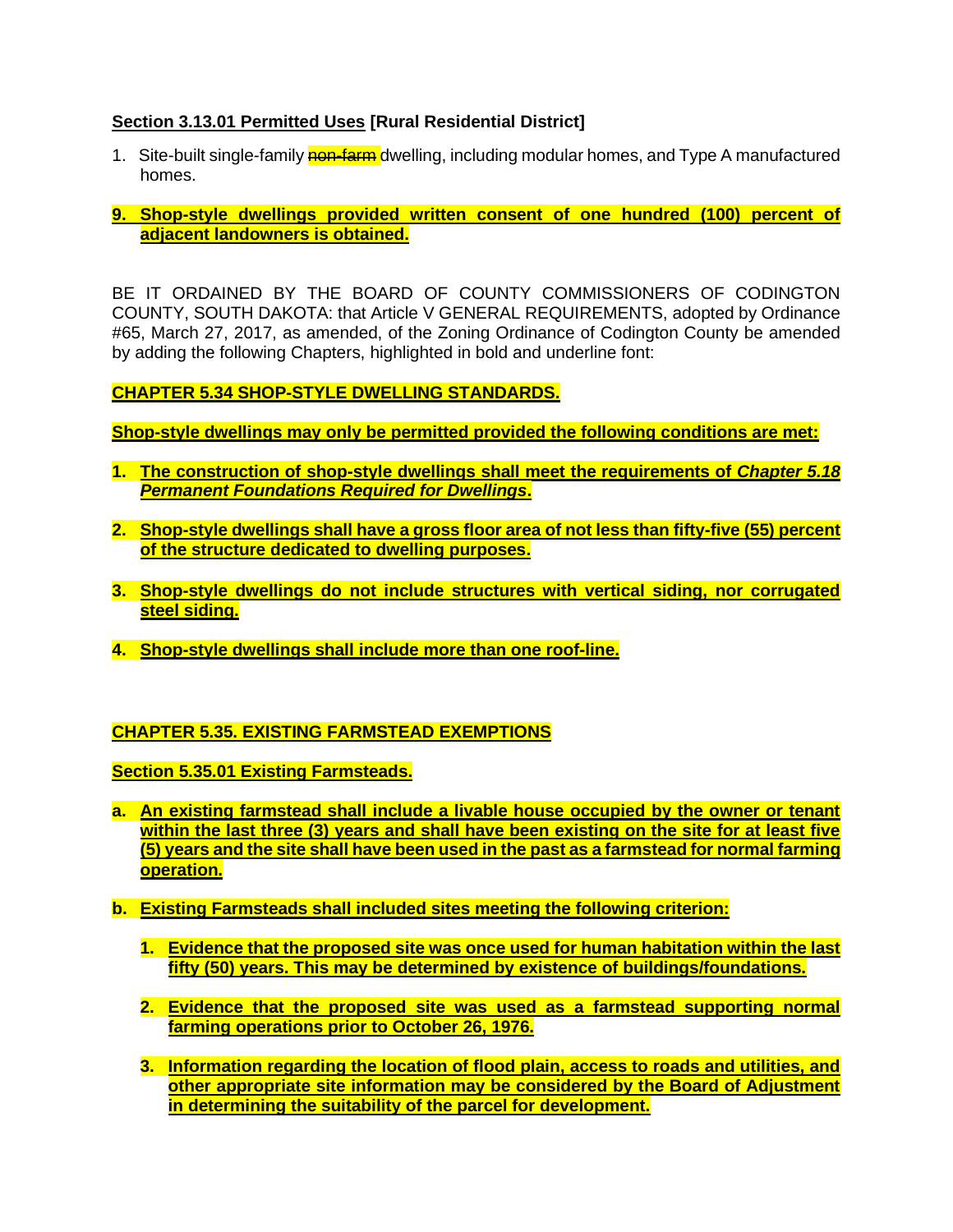**Section 5.35.02 Existing Farmstead Exemption "A" as a Conditional Use.** 

**The Board of Adjustment may, in accordance with Section 4.05.01, issue a conditional use permit authorizing a second residence on a single lot in the "A" Agricultural District under the following conditions:**

- **a. Where a permit for a manufactured home is requested on an existing farmstead already containing a single family dwelling, provided:** 
	- **1. The manufactured home is located on the same legal description as the existing farmstead.**
	- **2. The maximum number of residences within the existing farmstead will not exceed two (2).**
	- **3. The dwelling is occupied by employees or relatives of the farm owner.**
	- **4. The additional manufactured home shall be removed in the event the structure is no longer operated by an employee of the farm or relative of the farm owner.**

**Section 5.35.03 Existing Farmstead Exemption "B" as a Permitted Special Use.** 

**The Board of Adjustment may, in accordance with Section 4.05.01, issue a conditional use permit authorizing the construction of one (1) single family residence on a lot containing less than thirty-five (35) acres in the "A" Agricultural District under the following conditions:**

- **1. The lot, as defined herein, contains five (5) acres or more;**
- **2. The lot is located in the same section as an existing farmstead;**
- **3. The lot and existing farmstead are under contiguous ownership of the applicant(s) at the time of creation (see Figure 5.35.03 below);**